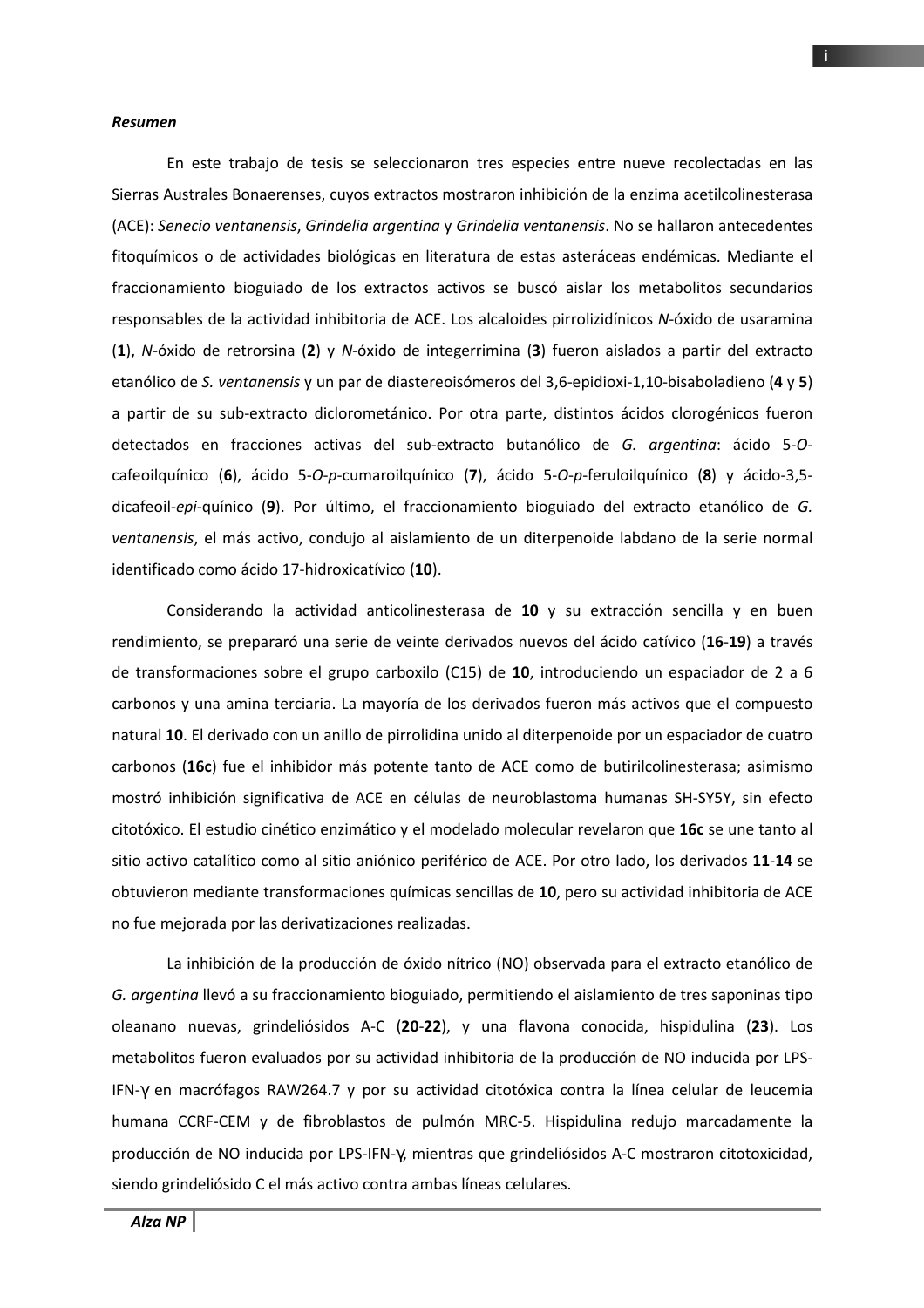## *Abstract*

In this work three of nine species collected in the Sierras Australes Bonaerenses were selected because of the acetylcholinesterase (AChE) inhibition showed by their extracts: *Senecio ventanensis*, *Grindelia argentina* y *Grindelia ventanensis*. There is no phytochemical or biological activities previous record in the literature for these endemic species of the Asteraceae family. The isolation of the metabolites responsible of the activity was conducted by a bioassay guided fractionation. The pyrrolizidine alkaloids usaramine *N*-oxide (**1**), retrorsine *N*-oxide (**2**) and integerrimine *N*-oxide (**3**) were isolated from the ethanolic extract of *S. ventanensis* and a pair of distereoisomers of 3,6-epidioxy-1,10-bisaboladiene (**4** and **5**) from its dichloromethane sub-extract. Additionally, different chlorogenic acids were detected in the active fractions of *G. argentina* butanolic sub-extract: 5-*O*-caffeoylquinic acid (**6**), 5-*O*-*p*-coumaroylquinic acid (**7**), 5-*O*-feruloylquinic acid (**8**), and 3,5-dicaffeoyl-*epi*-quinic acid (**9**). Finally, the bioactivity guided fractionation of the ethanolic extract of *G. ventanensis*, the most active one, led us to isolate a normal labdane diterpenoid identified as 17-hydroxycativic acid (**10**).

Taking into account the anticholinesterase activity of **10** and its easy extraction in good yield, a set of twenty new cativic acid derivatives (**16**-**19**) was prepared from **10** through transformations on the carboxylic group at C15, introducing a C2-C6 linker and a tertiary amine group. Most of the tested compounds were better AChE and butyrylcholinesterase (BChE) inhibitors than the natural diterpenoid **10**. The derivative with a four carbon spacer and a pyrrolidine moiety (**16c**) was the most potent AChE and BChE inhibitor; in addition it exhibited significant inhibition of AChE activity in SH-SY5Y human neuroblastoma cells and was non-cytotoxic. Enzyme kinetic studies and molecular modeling revealed that **16c** targeted both the catalytic active site and the peripheral anionic site of AChE. On the other hand, derivatives **11**-**14** were obtained through simple structural modifications of **10**, but their AChE inhibitory activity was not improved by the derivatizations.

The inhibitory activity of nitric oxide (NO) production of the ethanolic extract of *G. argentina* prompted us to isolate three new oleanane-type saponins, grindeliosides A-C (**20**-**22**), and a known flavone, hispidulin (**23**). The isolated compounds were evaluated for their inhibitory activities against LPS/IFN-γ induced NO production in RAW 264.7 macrophages and for their cytotoxic activities against the human leukemic cell line CCRF-CEM and MRC-5 lung fibroblasts. Hispidulin markedly reduced LPS/IFN- γ induced NO production while grindeliosides A–C were found to be cytotoxic, with grindelioside C being the most active against both cell lines.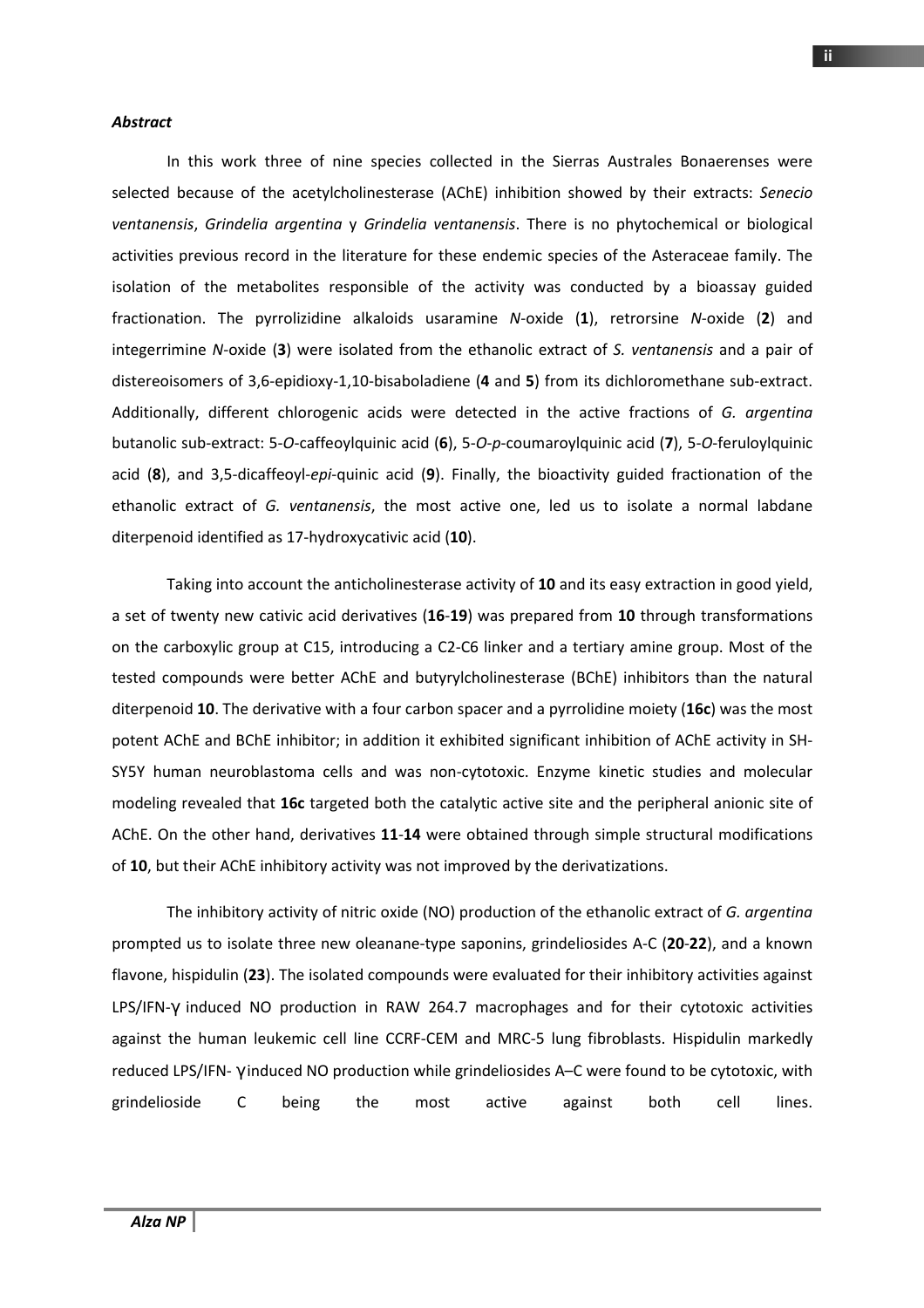72 h, a freshly prepared XTT soln. (5 ml of XTT soln., plus  $100 \mu$  of electron coupling reagent) was added and analyzed after another 1.5 (MRC-5 cells) or 4 h (CCRF-CEM cells) using a Victor2 1420 multilabel counter (PerkinElmer Life Sciences, Waltham, MA, USA). Vinblastine served as positive control (0.01  $\mu$ m). The IC<sub>50</sub> values were determined using SigmaPlot 12.0 (Systat Software Inc., Chicago, IL, USA) and the four-parameter logistic curve. At least five different concentrations and two different cell passages each tested in three independent wells were used.

## **REFERENCES**

- [1] J. J. Hoffmann, S. D. Jolad, B. N. Timmermann, R. B. Bates, F. A. Camout, Phytochemistry 1988, 27, 493.
- [2] S. D. Jolad, B. N. Timmermann, J. J. Hoffmann, R. B. Bates, T. J. Siahaan, Phytochemistry 1987, 26, 483.
- [3] B. N. Timmermann, J. J. Hoffmann, S. D. Jolad, R. B. Bates, T. J. Siahaan, Phytochemistry 1986, 25, 723.
- [4] B. N. Timmermann, J. J. Hoffmann, S. D. Jolad, R. B. Bates, T. J. Siahaan, Phytochemistry 1986, 25, 1389.
- [5] B. N. Timmermann, J. J. Hoffmann, S. D. Jolad, K. H. Schram, Phytochemistry 1985, 24, 1031.
- [6] B. N. Timmermann, D. J. Luzbetak, J. J. Hoffmann, S. D. Jolad, K. H. Schram, R. B. Bates, R. E. Klenck, Phytochemistry 1983, 22, 523.
- [7] B. N. Timmermann, J. J. Hoffmann, S. D. Jolad, R. B. Bates, T. J. Siahaan, Phytochemistry 1987, 26, 467.
- [8] A. A. Mahmoud, A. A. Ahmed, T. Tanaka, M. Iinuma, J. Nat. Prod. 2000, 63, 378.
- [9] A. A. Ahmed, A. A. Mahmoud, U. M. Ahmed, A. A. El-Bassuony, M. H. Abd El-Razk, P. W. Pare, J. Karchesy, J. Nat. Prod. 2001, 64, 1365.
- [10] M. I. Ybarra, S. Popich, S. A. Borkosky, Y. Asakawa, A. Bardón, J. Nat. Prod. 2005, 68, 554.
- [11] A. M. El-Shamy, S. S. El-Hawary, A. O. El-Shabrawy, H. M. El-Hefnawy, H. Glasl, J. Essent. Oil Res. 2000, 12, 631.
- [12] M. N. Newton, L. Ariza Espinar, N. R. Grossi, M. P. Zunino, D. M. Maestri, J. A. Zygadlo, Planta Med. 1998, 64, 470.
- [13] G. Kaltenbach, M. Schäfer, O. Schimmer, J. Essent. Oil Res. 1993, 5, 107.
- [14] D. Fraternale, L. Giamperi, A. Bucchini, D. Ricci, Fitoterapia 2007, 78, 443.
- [15] L. Krenn, E. Wollenweber, K. Steyrleuthner, M. F. Melzig, Fitoterapia 2009, 80, 267.
- [16] S. Kreutzer, O. Schimmer, R. Waibel, Planta Med. 1990, 56, 392.
- [17] K. Ghedira, P. Goetz, R. Le Jeune, Phytothérapie 2010, 8, 314.
- [18] A. F. Rose, K. C. Jones, W. F. Haddon, D. L. Dreyer, *Phytochemistry* 1981, 20, 2249.
- [19] ESCOP Monographs 2009, 2nd edn., Supplement, ESCOP and Thieme Ed.
- [20] V. D. La, F. Lazzarin, D. Ricci, D. Fraternale, S. Genovese, F. Epifano, D. Grenier, Phytother. Res. 2010, 24, 1687.
- [21] R. Pavela, Ind. Crops Prod. 2010, 32, 213.
- [22] N. Verma, S. K. Tripathi, D. Sahu, H. R. Das, R. H. Das, Mol. Cell. Biochem. 2010, 336, 127.
- [23] L. Deble, A. Oliveira-Deble, Bonplandia 2010, 19, 47.
- [24] T. Hase, K. Ohtani, R. Kasai, K. Yamasaki, C. Picheansoonthon, Phytochemistry 1995, 40, 287.
- [25] Y. Su, K. Koike, T. Nikaido, J. Liu, J. Zheng, D. Guo, J. Nat. Prod. 2003, 66, 1593.
- [26] J. Eskander, C. Lavaud, S. M. Abdel-khalik, H. S. M. Soliman, I. I. Mahmoud, C. Long, J. Nat. Prod. 2005, 68, 832.
- [27] G. Reznicek, O. Susman, K. Böhm, Sci. Pharm. 1993, 61, 35.
- [28] A. S. Perlin, B. Casu, Tetrahedron Lett. 1969, 34, 2921.
- [29] Y. Su, K. Koike, D. Guo, T. Satou, J. Liu, J. Zheng, T. Nikaido, Tetrahedron 2001, 57, 6721.
- [30] E. Angaard, *Lancet* 1994, 343, 1199.
- [31] M. Lechner, P. Lirk, J. Rieder, Cancer Biol. 2005, 15, 277.
- [32] L. He, Y. Wu, L. Lin, J. Wang, Y. Wu, Y. Chen, Z. Yi, M. Liu, X. Pang, Cancer Sci. 2011, 102, 219.